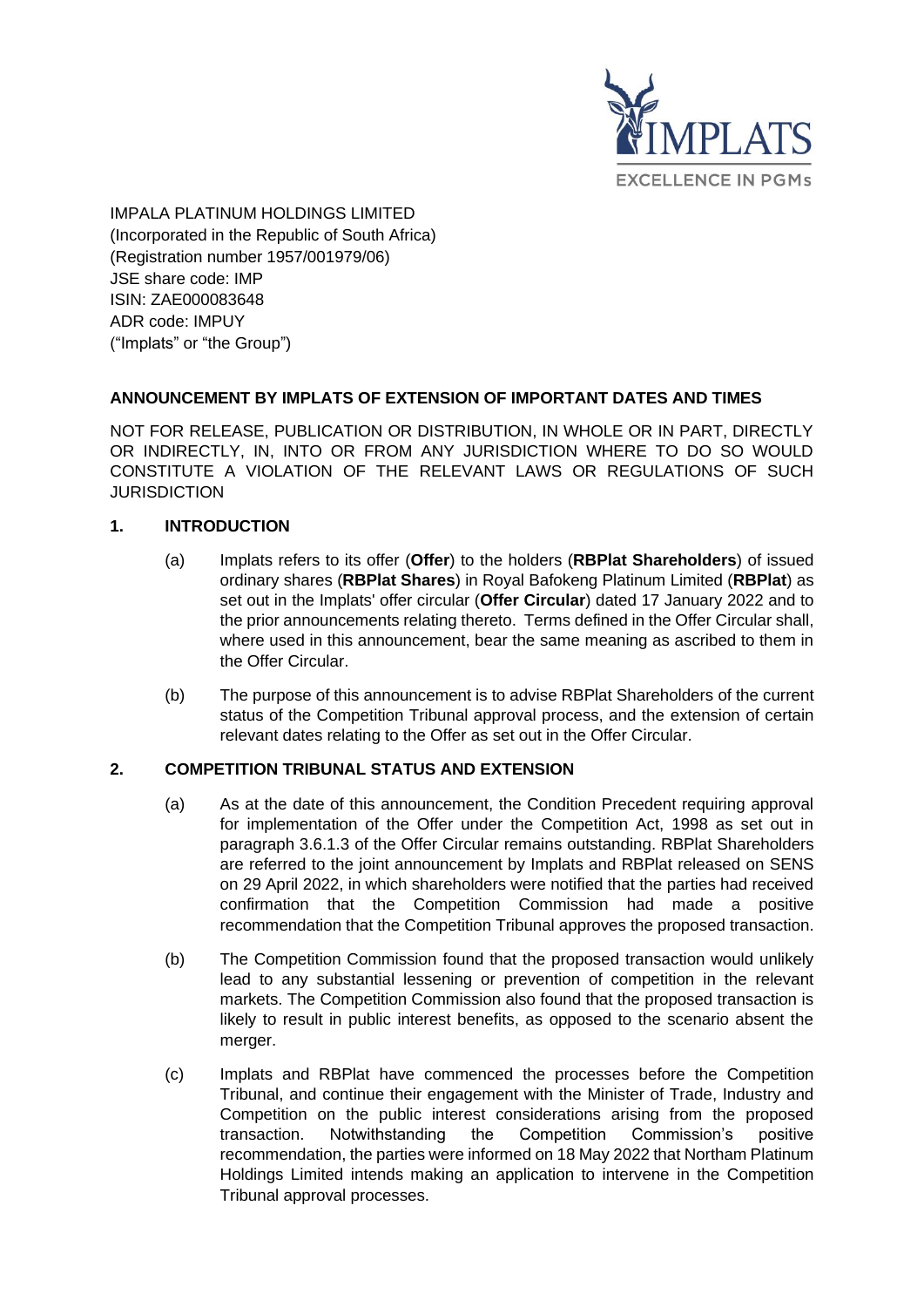- (d) The launching of this intervention application has delayed the finalisation of the process before the Competition Tribunal (irrespective of the outcome of the intervention application itself) and Implats accordingly hereby extends the date set for fulfilment or waiver of the Conditions Precedent (and thus the Longstop Date) to 8 August 2022 and amends the table of important dates and times as set out in the Offer Circular as set out below. To the extent legally required, the TRP has consented to these extensions.
- (e) Implats reserves the right to further extend the date set for fulfilment or waiver of the Conditions Precedent (and thus the Longstop Date) on the basis set out in the Offer Circular, in which event a further announcement will be made to also amend the table of important dates and times.

### **3. IMPORTANT DATES AND TIMES**

As a result of the extension set out above, the following important dates and times are extended and should be noted:

| Offer expected to become wholly unconditional by no later than<br>(subject to note 4 in the Offer Circular)                                                                                                                                                                                          | Monday, 18 July     |
|------------------------------------------------------------------------------------------------------------------------------------------------------------------------------------------------------------------------------------------------------------------------------------------------------|---------------------|
| Finalisation date announcement published on SENS                                                                                                                                                                                                                                                     | Tuesday, 19 July    |
| Last day for US Shareholders to deliver US Investor Letters                                                                                                                                                                                                                                          | Tuesday, 26 July    |
| Last day to trade in RBPlat Shares in order to participate in the<br>Offer                                                                                                                                                                                                                           | Tuesday, 2 August   |
| RBPlat Shares trade "ex" the Offer                                                                                                                                                                                                                                                                   | Wednesday, 3 August |
| Record date to determine which RBPlat Shareholders may accept<br>the Offer                                                                                                                                                                                                                           | Friday, 5 August    |
| Offer closes at 12:00 on                                                                                                                                                                                                                                                                             | Friday, 5 August    |
| Results of the Offer announced on SENS                                                                                                                                                                                                                                                               | Monday, 8 August    |
| Offer Consideration credited to Dematerialised Offer Participants'<br>account at CSDP or Broker as per notes 7 and 8 of Offer Circular                                                                                                                                                               | Monday, 8 August    |
| Offer Consideration posted to Certificated Offer Participants<br>(subject to receipt by RBPlat's Transfer Secretaries of documents<br>of title on or prior to 12:00 on the Closing Date and a duly<br>completed Form of Acceptance and Transfer (blue) as per notes<br>7 and 8 of the Offer Circular | Monday, 8 August    |

## **4. RESPONSIBILITY STATEMENT**

The board of directors of Implats (to the extent that the information relates to Implats) accepts responsibility for the information contained in this announcement and, to the best of the Implats board's knowledge and belief, that information is true and this announcement does not omit anything likely to affect the importance of the information included.

Friday, 27 May 2022 Illovo, Johannesburg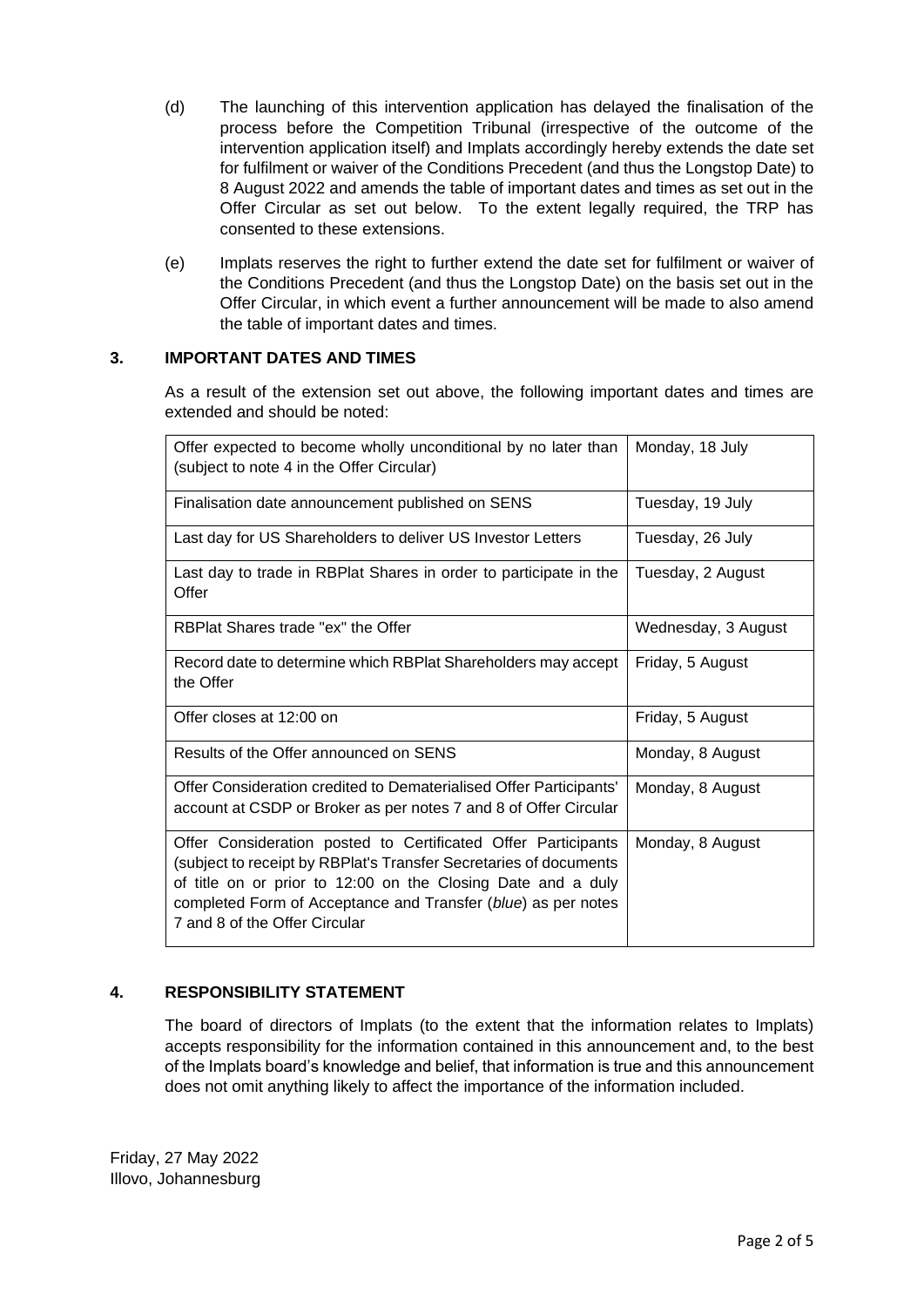# **Corporate Advisor and Lead Financial Advisor to Implats**

Macquarie Advisory and Capital Markets South Africa (Pty) Ltd

### **Financial Advisors to Implats**

J.P. Morgan Nedbank Limited The Standard Bank of South Africa Limited

#### **Legal Advisors to Implats**

Alchemy Law Africa

ENSafrica

#### **Legal Advisor to Implats as to US law**

Davis Polk & Wardwell London LLP

#### **Transaction Sponsor to Implats**

Nedbank Corporate and Investment Banking, a division of Nedbank Limited

Ends

#### **Queries:**

Johan Theron E-mail: [johan.theron@implats.co.za](mailto:johan.theron@implats.co.za) T: +27 (0) 11 731 9013 M: +27 (0) 82 809 0166

Emma Townshend E-mail: [emma.townshend@implats.co.za](mailto:emma.townshend@implats.co.za) T : +27 (0) 21 794 8345 M : +27 (0) 82 415 3770

Alice Lourens E-mail: [alice.lourens@implats.co.za](mailto:johan.theron@implats.co.za) T: +27 (0) 11 731 9033 M: +27 (0) 82 498 3608

NOT FOR RELEASE, PUBLICATION OR DISTRIBUTION, IN WHOLE OR IN PART, DIRECTLY OR INDIRECTLY, IN, INTO OR FROM ANY JURISDICTION WHERE TO DO SO WOULD CONSTITUTE A VIOLATION OF THE RELEVANT LAWS OR REGULATIONS OF SUCH JURISDICTION.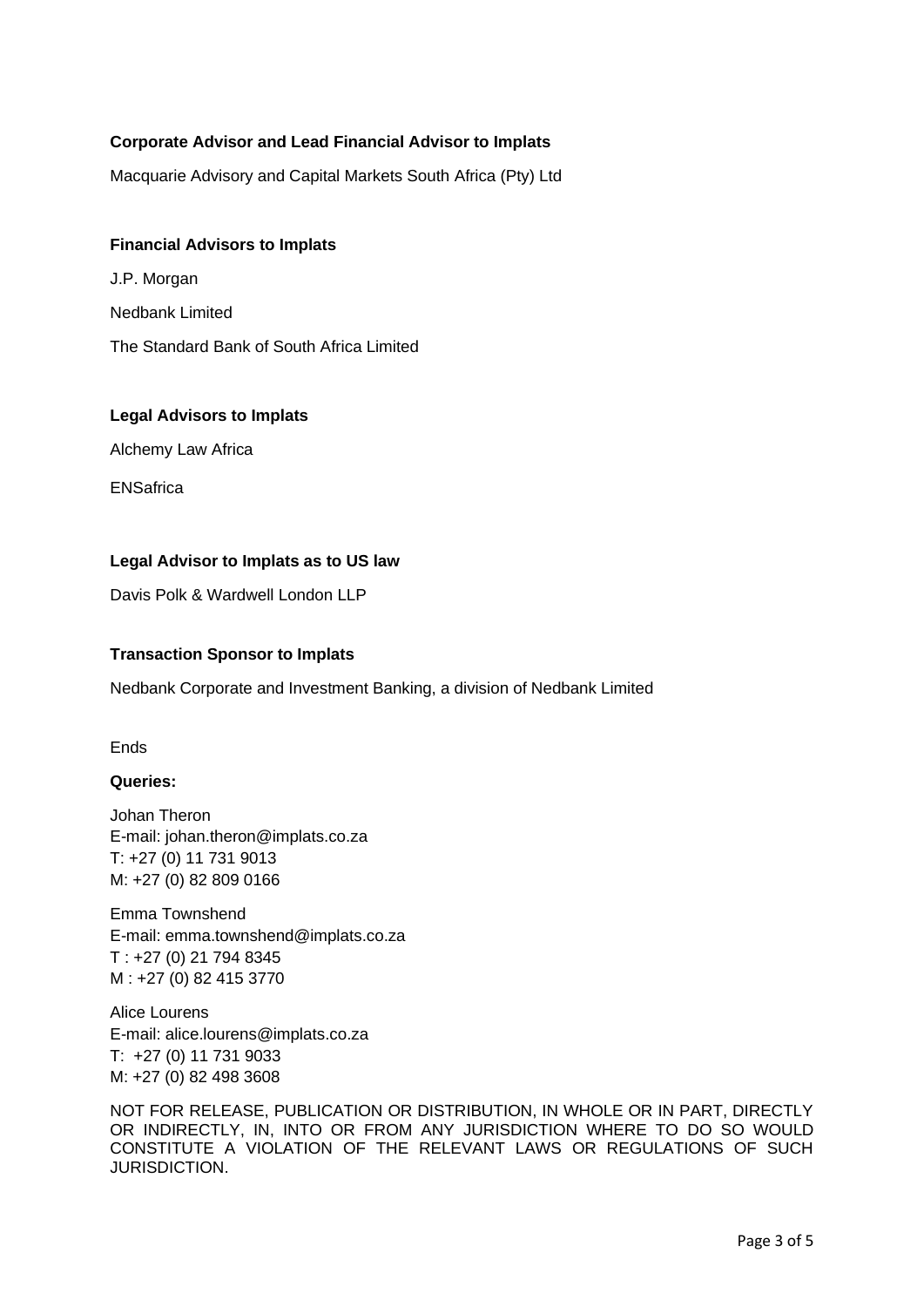This announcement is for information purposes only. It is not intended to and does not constitute, or form part of, any offer, invitation or the solicitation of any offer to purchase, otherwise acquire, subscribe for, sell or otherwise dispose of any securities, or the solicitation of any vote or approval in any jurisdiction, pursuant to the acquisitions of securities contemplated hereby or otherwise nor shall there be any sale, issuance or transfer of securities in any jurisdiction in contravention of applicable law.

### **Forward-Looking Statements**

This announcement contains "forward-looking statements". Forward-looking statements can be identified by words like "may," "will," "likely," "should," "expect," "anticipate," "future," "plan," "believe," "intend," "goal," "seek," "estimate," "project," "continue" and similar expressions. Forward-looking statements are neither historical facts nor assurances of future performance. Instead, they are based only on our current beliefs, expectations and assumptions regarding the future of Implats' business, future plans and strategies, projections, anticipated events and trends, the economy and other future conditions. Because forward-looking statements relate to the future, they are subject to inherent uncertainties, risks and changes in circumstances that are difficult to predict and many of which are outside of Implats' control. Implats' actual results and financial condition may differ materially from those indicated in the forward-looking statements. Therefore, you should not rely on any of these forward-looking statements. The forward-looking statements included in this announcement are made only as of the date of this announcement, and except as otherwise required by law, Implats does not have any obligation to publicly update or revise any forward-looking statements to reflect subsequent events or circumstances.

### **Important information for US shareholders**

RBPlat is a public company incorporated in South Africa. The Offer will be made to RBPlat Shareholders in the United States in compliance with the applicable US tender offer rules under the US Securities Exchange Act of 1934, as amended (**US Exchange Act**), including Regulation 14E thereunder, and otherwise in accordance with the requirements of South African law. Accordingly, the Offer will be subject to disclosure and other procedural requirements, including with respect to withdrawal rights, the offer timetable, settlement procedures and timing of payments that are different from those applicable under US domestic tender offer law and practice. The financial information of RBPlat and Implats, including any included in the offer documentation, will not have been prepared in accordance with US GAAP, or derived therefrom, and may therefore differ from, and not be comparable with, financial information of US companies.

The Implats Shares to be issued pursuant to the Offer as part of the Offer Consideration (the **Consideration Shares**) have not been, and will not be, registered under the US Securities Act of 1933, as amended (the **US Securities Act**), or under any laws or with any securities regulatory authority of any state, district or other jurisdiction, of the United States, and may only be offered or sold pursuant to an exemption from, or in a transaction not subject to, the registration requirements of the US Securities Act and in compliance with any applicable state and other securities laws. There will be no public offer of any securities in the United States. This announcement does not constitute an offer to sell or solicitation of an offer to buy any of the shares in the United States. Further details of which US and other RBPlat Shareholders are eligible to receive the Consideration Shares, and the procedural steps required to be taken by such persons to so receive such shares, as well as the procedures for those US and other RBPlat Shareholders who do not so qualify to receive the Consideration Shares, will be set forth in the Offer Circular.

Implats and its affiliates or brokers (acting as agents for Implats and its affiliates, as applicable) may from time to time, and other than pursuant to the Offer, directly or indirectly, purchase, or arrange to purchase outside the United States, shares in RBPlat or any securities that are convertible into, exchangeable for or exercisable for such shares before or during the period in which the Offer remains open for acceptance, to the extent permitted by, and in compliance with, Rule 14e-5 under the US Exchange Act. These purchases may occur either in the open market at prevailing prices or in private transactions at negotiated prices. Information about any such